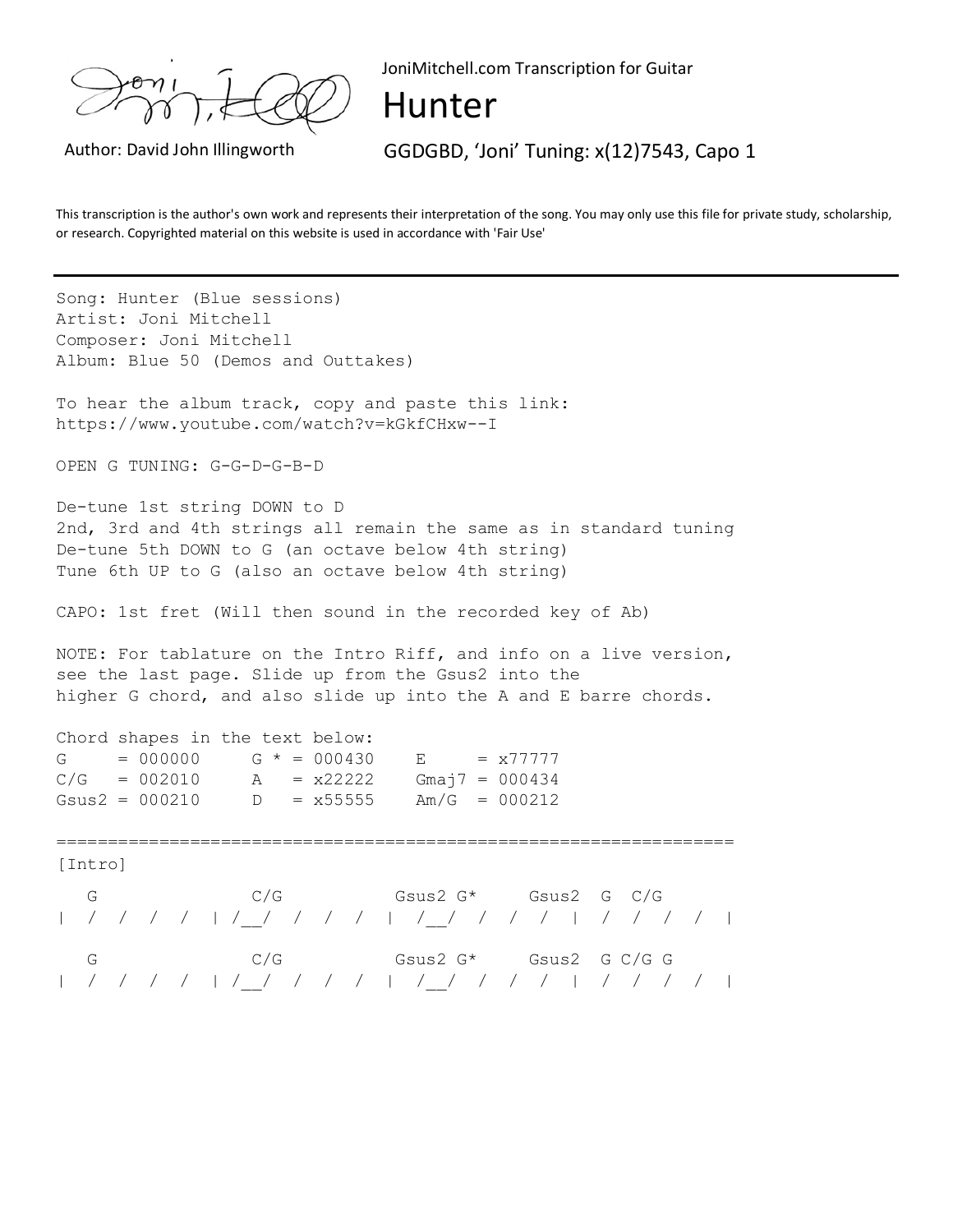[Verse 1]

G C/G I was alone and sick -  $ly$ ,  $Gsus2$   $G *$   $Gsus2$   $G$   $C/G$   $G$ It was a quart - er of a moonlit night, G C/G G C/G<br>I heard him cry through my window shade, I heard him cry through my window shade, G \* Gsus2 G C/G G And it filled me so full of ...fright-----, A G D But I could not turn my back on him, G E D G I put on the backporch light,  $C/G$  G  $C/G$  G  $C/G$  G  $C/G$  G  $S\rightarrow$  G  $S\cup S2$ Can I help you, said the Good Sa - mari - tan---------, C/G G C/G G C/G G Can I help you, said the Good Sa - mari - tan G C/G Gsus2 G\* Gsus2 G C/G | / / / / | /\_\_/ / / / | /\_\_/ / / / | / / / / | G C/G Gsus2 G\* Gsus2 G C/G G | / / / / | /\_\_/ / / / | /\_\_/ / / / | / / / / | [Verse 2] G C/G I brought him bread and a blank - et, Gsus2 G \* Gsus2 G C/G G But I told him, "You can't come in here, G C/G G C/G And you can sleep outide in the tool shed,  $G \star G$  Gsus2 G C/G G Though a little rain comes in there!" A G D "Well, I don't know you, you're a stranger to me, G E D G No, I don't know where you've been,  $C/G$  G  $C/G$  G  $C/G$  G  $C/G$  G  $C/G$  G  $SUS2$ You can't come in here!"", said the keeper of the inn---------," C/G G C/G G C/G G I don't want you in here!, said the keeper of ....the inn G C/G Gsus2 G\* Gsus2 G C/G | / / / / | /\_\_/ / / / | /\_\_/ / / / | / / / / | G C/G Gsus2 G\* Gsus2 G C/G G | / / / / | /\_\_/ / / / | /\_\_/ / / / | / / / / |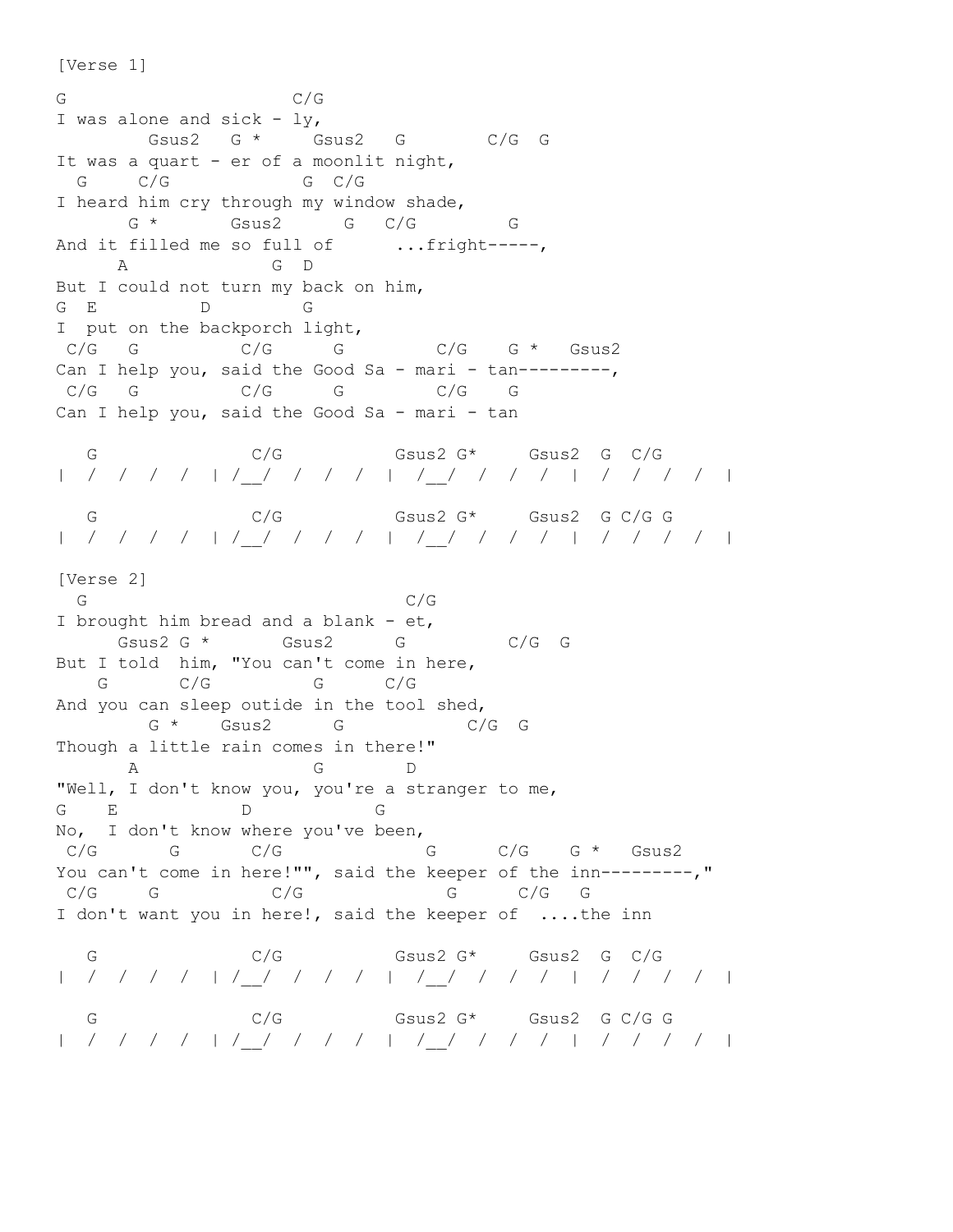[Verse 3]  $G$  c/G But I couldn't sleep for the think - ing, Gsus2 G \* Gsus2 G C/G G You know, the night got so ...in - sane, G C/G G C/G And I thought, maybe he was an angel, G \* Gsus2 G C/G G And I left him out in the rain-------, A G D Oh, and what if he was The Devil? G E D G He'll be coming after me  $a - gain$ ,  $C/G$  G  $C/G$  G  $C/G$  G  $C/G$  G  $K$  Gsus2 But when I woke in the wear -  $y$  morning he was gone------, C/G G C/G G C/G G When I woke in the wear -  $y$  morning he was ...gone G C/G Gsus2 G\* Gsus2 G C/G | / / / / | /\_\_/ / / / | /\_\_/ / / / | / / / / | [Verse 4] A G D I thought maybe he was an angel, G E D G C/G G And I left him out in the rain-------, A G D Oh, and what if he was a devil? G E D G He'll be coming after me a - gain!  $C/G$  G  $C/G$  G  $C/G$  G  $C/G$  G  $S$   $\uparrow$  G  $S$  G  $S$ When I woke in the wear -  $y$  morning he was ...gone--------, Gmaj7 Am/G Gmaj7 Am/G He was gone--------, he was gone, he was gone, he was gone, C/G He was gone when I woke in the morning, G C/G Gsus2 G\* Gsus2 G C/G He was gone--------------------------------------! G C/G Gsus2 G\* Gsus2 G C/G G | / / / / | /\_\_/ / / / | /\_\_/ / / / | / / / / ||

===================================================================